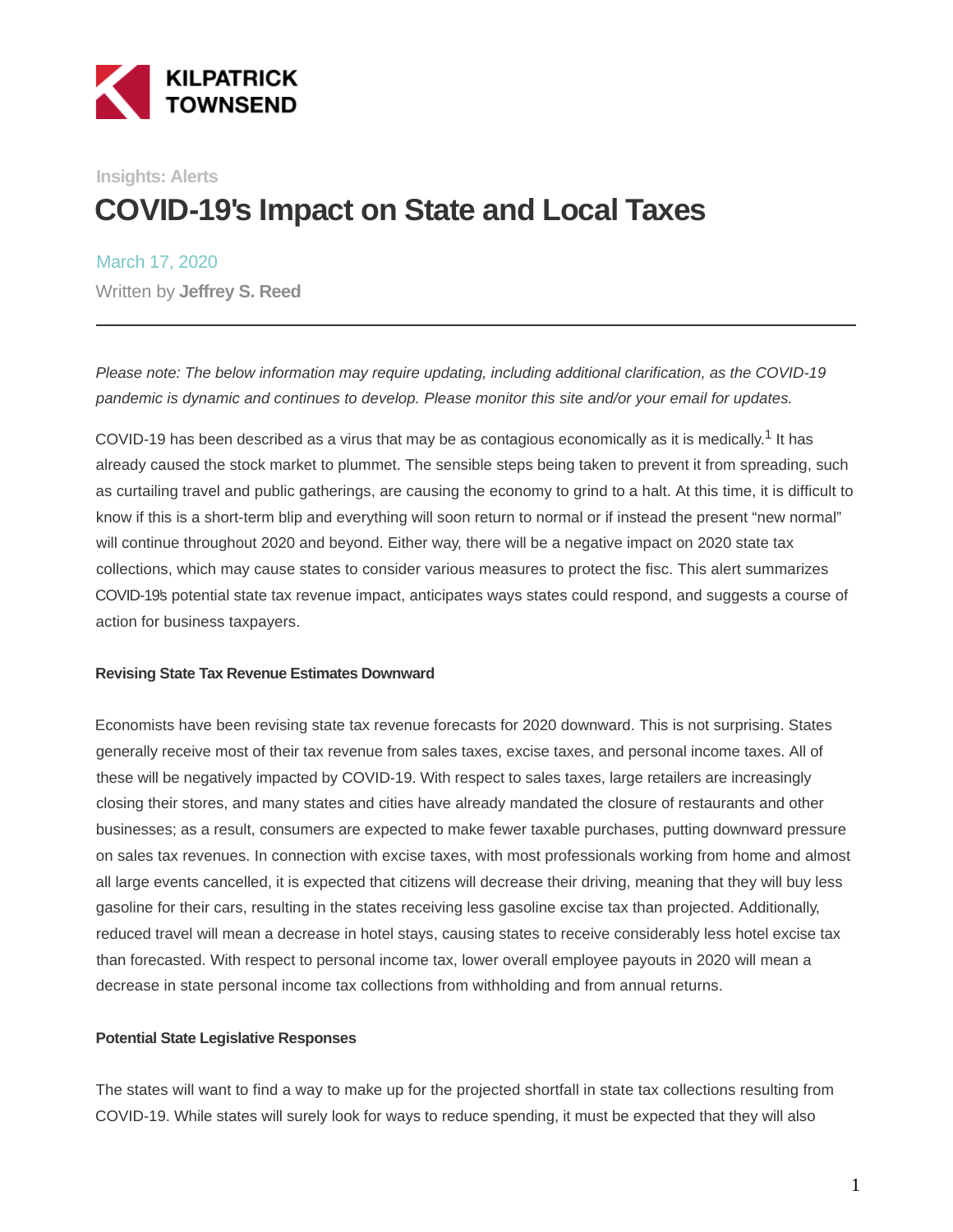

consider state tax legislation that would increase their coffers as well.

State legislative action during the 2009 recession seems a fair point of reference for what states might do in 2020. In 2009, many states passed legislation that created higher tax brackets for individuals, raised the rates on excise taxes such as cigarette taxes, and suspended or eliminated certain deductions, such as net operating losses and capital losses. States also proposed new sales tax laws designed to increase revenue (click-through nexus laws started to become more widely adopted in 2009, for example). Borrowing from the 2009 playbook, it would not be surprising to see states raise top rates, suspend some deductions, and enact new base-broadening sales tax laws in 2020 to try to mitigate the decrease in tax collections resulting from COVID-19.

#### **Impact on State Tax Audits and Controversies**

States seeking increased revenue are likely to ramp up audits of high dollar value issues, such as sales of interests in pass through entities, taxability of computer software, residency audits, remote seller sales tax nexus, and inclusion of foreign income in state combined returns. Audits launched in 2020 would generally cover older "boom years" in which the stock market was steadily climbing and many individuals and businesses had positive net income.

In the case of "old and cold" state tax appeals, some states may wish to cut a deal to receive immediate payment rather than continue to let an old controversy continue to slowly wend its way through the administrative appeals system. As a result, there may be opportunities to resolve old, lingering controversies that up till now have been difficult to settle, since states now have a new incentive to settle, namely to receive immediate payment in 2020 to boost tax collections for the year.

And speaking of administrative appeals systems – COVID-19 is likely to put the brakes on audits and appeals in many states, at least in the short term. Audit meetings, appeals conferences, and trials will need to be postponed or held via audio. This will slow the appeals process down and may create a backlog or further contribute to an already existing one.

#### **Increased Focus on Amnesty and State Voluntary Disclosure Programs**

Amnesty and voluntary disclosure programs are great tools for producing immediate revenue (i.e., revenue in 2020) in down economic years. The states do not need to chase after this revenue either, as taxpayers "come out of the woodwork" to apply for these programs. Both programs thus offer states the potential for a "shot in the arm" of immediate revenue in exchange for the waiver of at least some penalties and interest for tax issues disclosed through the programs.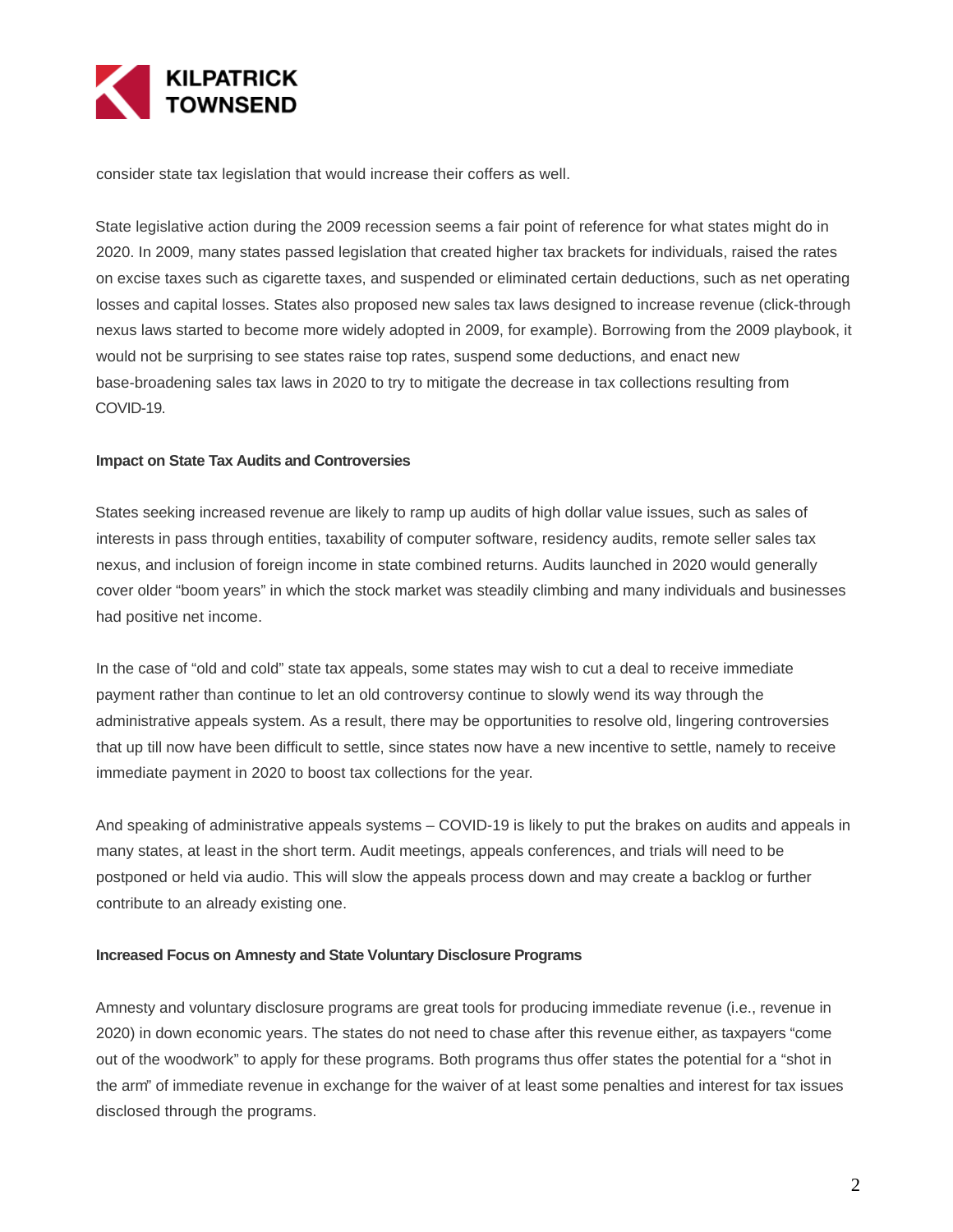

In light of the immediate benefit of these programs, it is likely that states will offer new amnesty programs and will more aggressively promote their already-existing voluntary disclosure programs.

#### **Extension of Filing Deadlines**

States are beginning to offer extensions of tax filing deadlines in response to COVID-19. It should not be assumed that all deadlines for all state taxes will be extended or that all extensions are automatic (in some cases, it may be necessary to apply for an extension). Hopefully states will waive penalties where returns are filed late due to a taxpayer's regular tax return preparer (or in-house accountant) experiencing COVID-19-like symptoms that prevent regular work during filing season. In the past, the states have generally agreed that a taxpayer's serious illness provides "reasonable cause" to waive penalties for a late filed return, but have not always granted the same relief where a tax return preparer is ill. Given that most states have declared a "state of emergency" due to COVID-19, one would hope that on the whole states would be lenient about waiving penalties where there is a supportable COVID-19-related basis for a late-filed return.

#### **Suggested Course of Action for Business Taxpayers**

Business taxpayers should do four things in light of the anticipated response by the states to COVID-19. First, they should monitor state tax legislation and administrative guidance to get a sense of what states intend to do to generate more tax revenue and think about the impact any new legislation or administrative positions will have on their business models. Second, they should objectively consider their own potential soft spots, including intercompany transactions or sales of interests in pass-through entities, that might be targeted in a state tax audit, making sure to develop their best defenses to any state tax audits of those issues. Third, they should look at the deadline extensions being offered by states and decide whether they want to take advantage of any of the extensions and what, if anything, they must do to obtain an extension. Finally, they should be opportunistic, looking to see if they can clean up any old audits or potential exposures as a result of the states being more open to "cut a deal" for immediate payment to offset tax collection shortfalls directly or indirectly caused by COVID-19.

#### **Footnotes**

<sup>1</sup>Richard Baldwin and Beatrice Weder di Mauro (editors), Economics in the Time of COVID-19, page 1.